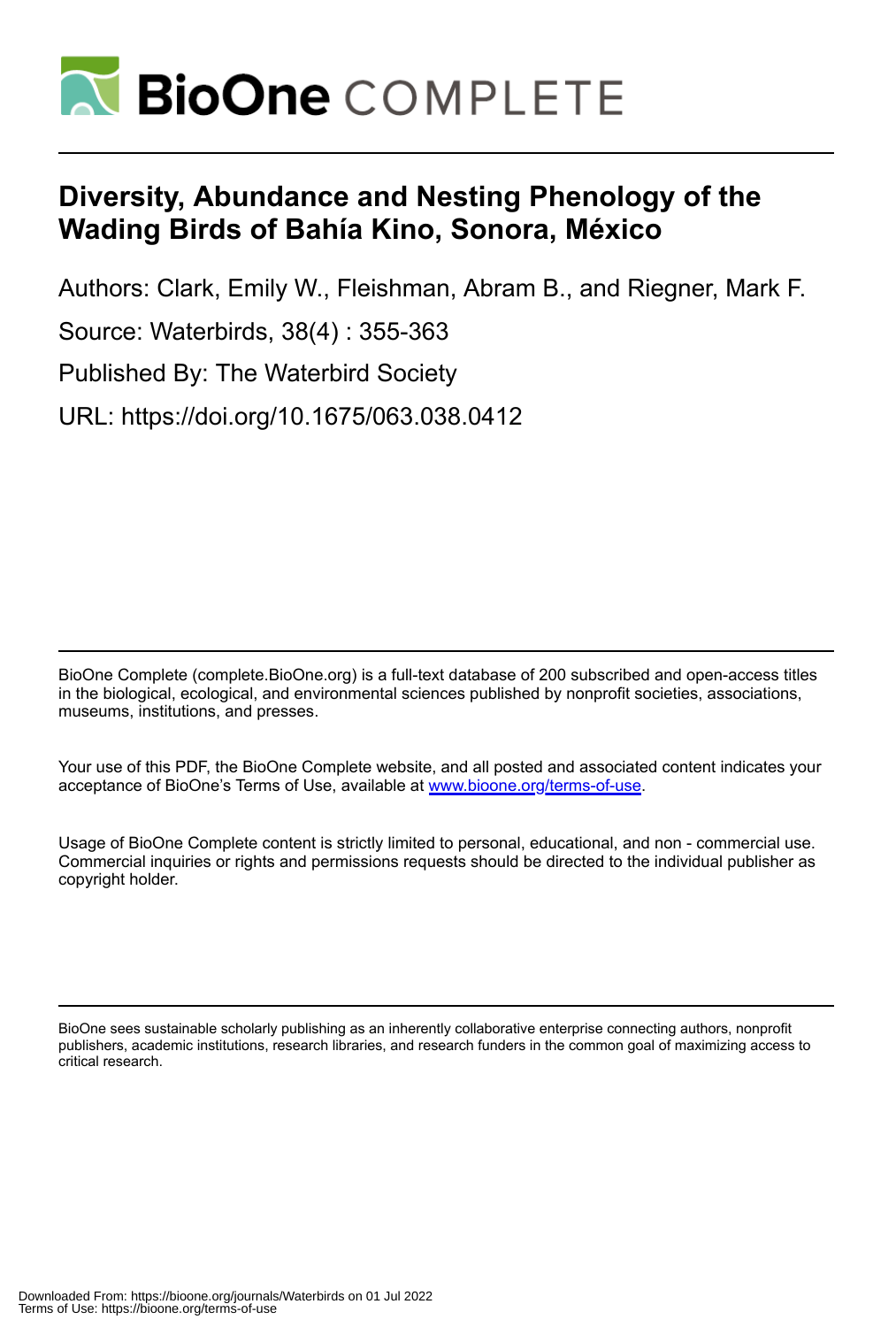# **Diversity, Abundance and Nesting Phenology of the Wading Birds of Bahía Kino, Sonora, México**

EMILY W. CLARK<sup>1</sup>, Abram B. Fleishman<sup>1,2</sup> and Mark F. Riegner<sup>3,\*</sup>

1 Prescott College, Center for Cultural and Ecological Studies, APDO 69, Bahía Kino, Sonora, 83340, México

2 Conservation Metrics, Inc., 100 Shaffer Drive, Santa Cruz, California, 95060, USA

3 Environmental Studies Program, Prescott College, 220 Grove Avenue, Prescott, Arizona, 86301, USA

\* Corresponding author; E-mail: mriegner@prescott.edu

**Abstract.—**The occurrence and nesting phenology of Ardeidae species and other wading birds were documented from 2009-2013 in the Bahía Kino bioregion of western Sonora, México. Two active colonies were surveyed: in a mangrove (*Avicennia germinans*; *Rhizophora mangle*) estuary and on a nearshore desert island. Thirteen species of nesting wading birds were recorded, 11 of which are year-round residents and two occurring only during the breeding season; two additional species were documented only in migration. The most abundant species was the Snowy Egret (*Egretta thula*), which had a peak of 234 nests in 2012. Of particular conservation interest is the Reddish Egret (*E. rufescens*), which had a peak of 149 nests in 2012. Potential prey of wading birds in the estuary was also sampled, with special focus on brachyuran crabs, which constitute the main prey items of the Yellow-crowned Night-Heron (*Nyctanassa violacea*). The rapid development of the region, and especially the establishment of largescale mariculture operations along Estero Santa Cruz, has the potential to impact local wading bird populations, and thus an understanding of wading bird diversity, abundance and habitat use may prove critical to inform future management and conservation initiatives. *Received 10 September 2014, accepted 26 May 2015.*

**Key words.—**Ardeidae, Bahía Kino, Estero Santa Cruz, Humedales de la Laguna La Cruz, Isla Alcatraz, monitoring, wading birds, Yellow-crowned Night-Heron prey.

#### Waterbirds 38(4): 355-363, 2015

Wading bird populations constitute an ecologically important component of the avifauna of the coastal wetlands of the Gulf of California. Located on the east coast of the Gulf, Bahía Kino is classified as the Central Gulf Coast Subdivision of the Sonoran Desert (Turner and Brown 1982; Rebman and Roberts 2012) and is notable for its high avian biodiversity attributable, in part, to the close juxtaposition of marine, desert, mangrove (*Avicennia germinans*; *Rhizophora mangle*) and island ecosystems. In addition, Bahía Kino's location in the Midriff Island region of the Gulf of California derives benefits from consistent, strong offshore upwelling with associated high marine primary productivity. These ecological dynamics support large local colonies of seabirds, such as Double-crested Cormorant (*Phalacrocorax auritus*; Pfister *et al*. 2005) and Brown Pelican (*Pelecanus occidentalis*; Galván 2007), as well as relatively less common seabirds, including Craveri's Murrelet (*Synthliboramphus craveri*; Hurley and Blinick 2011), and dense aggregations of wintering shorebirds (Fleischner and Gates 2009).

Historically, Bahía Kino had been a small, quiet fishing village. However, the human population has more than doubled in the last 25 years, from 3,017 inhabitants in 1990 to 6,050 in 2010 (L. R. Meltzer, pers. commun.), and the beachfront properties north of the old village have been heavily developed and impacted by tourism. Furthermore, in the past few decades, shrimp aquaculture development has expanded dramatically in the eastern and southern portions of Estero Santa Cruz, with at least 20 installations totaling 4,603 ha of ponds surrounding the estuary (Comité de Sanidad Acuicola del Estado de Sonora 2014). Thus, in the face of growing environmental risks and anthropogenic disturbances, and to complement the previously mentioned studies of seabirds and shorebirds, there is a need for studies on wading bird diversity and abundance, as well as identification of foraging and nesting requirements in the wetlands and on nearshore islands. Here, we collate and summarize the results of 5 years of wading bird monitoring and discuss the ecological context that supports the wading bird avifauna.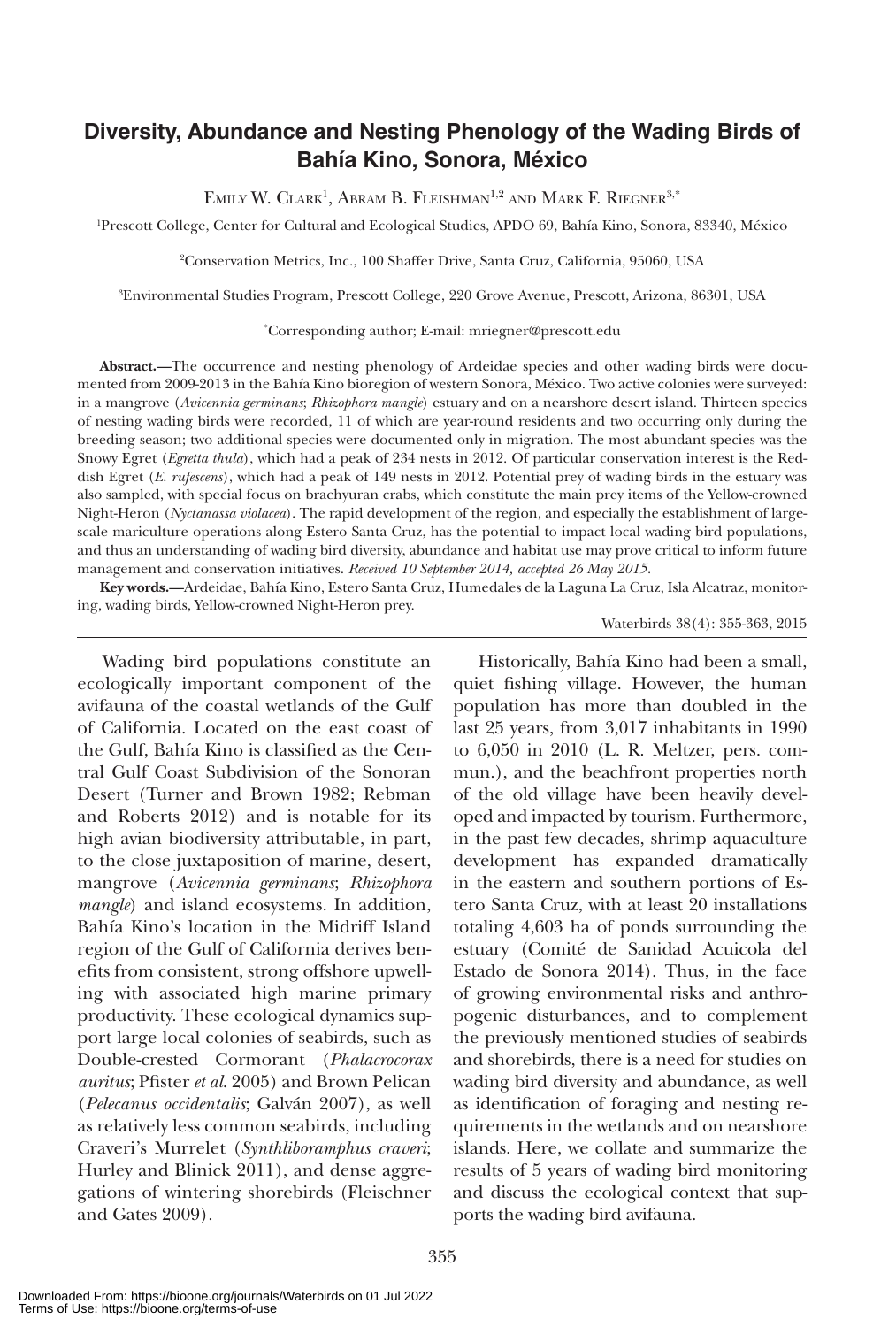# **METHODS**

#### Study Area

The study area was centered in Bahía Kino, Sonora (28° 49' N, 111° 56' W) (Fig. 1). Habitats included an estuary with associated mangrove stands, a nearshore island with desert scrub vegetation (mainly for nesting) and, to a lesser extent, the shallow coastal beaches along the Bay, as well as islands farther offshore.

Humedales de la Laguna La Cruz (Estero Santa Cruz; hereafter estero) was designated in 2013 as México's 139th Ramsar site (Ramsar Convention on Wetlands 2013). It is a 6,665-ha negative estuary located 0.5 km to the south of the town of Bahía Kino (28° 48' N, 111° 54' W) (Fig. 1D). The mouth of the estero is 1.1 km wide and opens to the west-southwest into the Bay and the Gulf of California. It contains a complex network of channels that average 1.1 m in depth and reach a maximum depth of 5 m at the mouth (Grijalva-Chon *et al*. 1996). The habitats in the estero include extensive tidally inundated mudflats and sand flats; mangrove thickets and mangrove fringe communities, including black mangrove (*Avicennia germinans*) and red mangrove (*Rhizophora mangle*); and small islands with Sonoran Desert vegetation, including cardón (*Pachycereus pringlei*), teddy-bear cholla (*Cylindropuntia bigelovii*) and desert wolfberry (*Lycium* spp.). There is also extensive saltmarsh habitat dominated by various shrubs and grasses (e.g., *Sporobolus*) and saltgrasses (*Distichalis* sp.). Several barren salt flats form a patchwork within the salt-marsh vegetation and are inundated only during high spring and storm tides in the summer months between May and September. "Heron Island" is located in a section of the estero that we monitored and is approximately 0.42 ha (Fig. 1E); it consists of a black mangrove thicket averaging 4 m tall (Fleishman and Blinick 2011).

Isla Alcatraz (also called Isla Pelícano, or Pelican Island) is a 59.5-ha volcanic island located 1.4 km offshore of the town of Bahía Kino (28° 48' N, 111° 59' W) (Fig. 1C). The highest peaks rise steeply to 135 m (Felger and Wilder 2012), which are flanked on the northeast by a gently sloping bajada with stands of desert scrub and cardón forest; this is the main nesting site of wading birds. A sandy beach stretches along the eastern shore, surrounded by rocky reefs that create a sheltered lagoon. At low tide an approximately 1.5-ha mudflat that provides foraging habitat for wading birds and shorebirds is exposed.

# Field Methods

January surveys of the regional avifauna were reported by Fleischner and Riegner (1993) and have been updated annually through 2015. Although general monitoring of breeding, wintering and migratory waterbirds began in 2001, from 2009-2013 observations followed a consistent protocol and were systematically recorded year-round at least once a month throughout the entire study area. Surveys of the wading bird colony on Isla Alcatraz were conducted every 7-10 days for the entire duration of the nesting season from December through July. A minimum of bimonthly monitoring of the colony in Estero Santa Cruz was conducted September-June during each year of the 2009-2013 study period.

The Isla Alcatraz colony was initially split into four sections based on natural vegetative and topographic breaks to facilitate counting. Three stationary count locations were chosen based on good viewing of at least one section of the colony, achieving full colony coverage. Counts were made by scanning up and down, across each section, in sequence from southeast to northwest. Counts lasted 1-3 hr and were made from a distance of 100 m to minimize disturbance to the colony. For each species in each section of the colony, the total number of active nests was recorded.

For the Isla Alcatraz colony, the survey method remained more or less unchanged to maintain consistency, but some adjustments were made to reduce disturbance as the colony shifted spatially on the island. Two new sections were added, and counts were made from > 50 m from the edge of the shifted colony to minimize disturbance.

From 2009-2011, a medium to large colony of wading birds nested in a patch of black mangroves on the sand spit that extends along the northwest shore of Estero Santa Cruz (Figs. 1D, 1E). In an effort to minimize colony disturbance, we used the flight-line method (Erwin 1981; Paul and Paul 2004) to estimate species composition and nest abundance. Counts were conducted during low tides and when the majority of the colony was in the guard stage (i.e., when adults were incubating or brooding). Observations were made from atop a sand dune ~65 m from the edge of the colony.

Following Erwin (1981), counts began 2 hr after sunrise and lasted for 1 hr. All wading birds entering and leaving the colony were identified to species and recorded. Flight rate was calculated as  $FR = (F_{in} + F_{out})$ , where  $\mathbf{F}_{in}$  is total flights into the colony and  $\mathbf{F}_{out}$  is total flights out of the colony. Number of nests was estimated as  $N = FR \times 1.5$  (Paul and Paul 2004). Flight rate is not equivalent to number of nests but provides an index of the population size and offers a general estimate of the number of pairs when other methods are impractical, though, admittedly, this is a rough estimate (Sprandel 2009; Kushlan 2011). Two such surveys were conducted in both the 2009 and 2010 breeding seasons, and three in 2011. During the 2012-2013 seasons, the colony moved to a small black mangrove island ("Heron Island;" Fig. 1E). Direct counts of nests along the island's perimeter were made from a distance of 50 m.

To estimate categories of potentially available prey, in January 2013 and 2015, Estero Santa Cruz was sampled in an area commonly used by foraging herons. During both high and low tides, teams of students dragged a 6-m, fine-mesh seine net in shallow water to trap macroinvertebrates and small vertebrates; the captured organisms were placed in small glass laboratory bowls, identified, photographed and then released. Other teams dug in the muddy and sandy substrate and sifted the sediment in search of invertebrates; again, the animals were temporarily held in bowls, identified and then released. To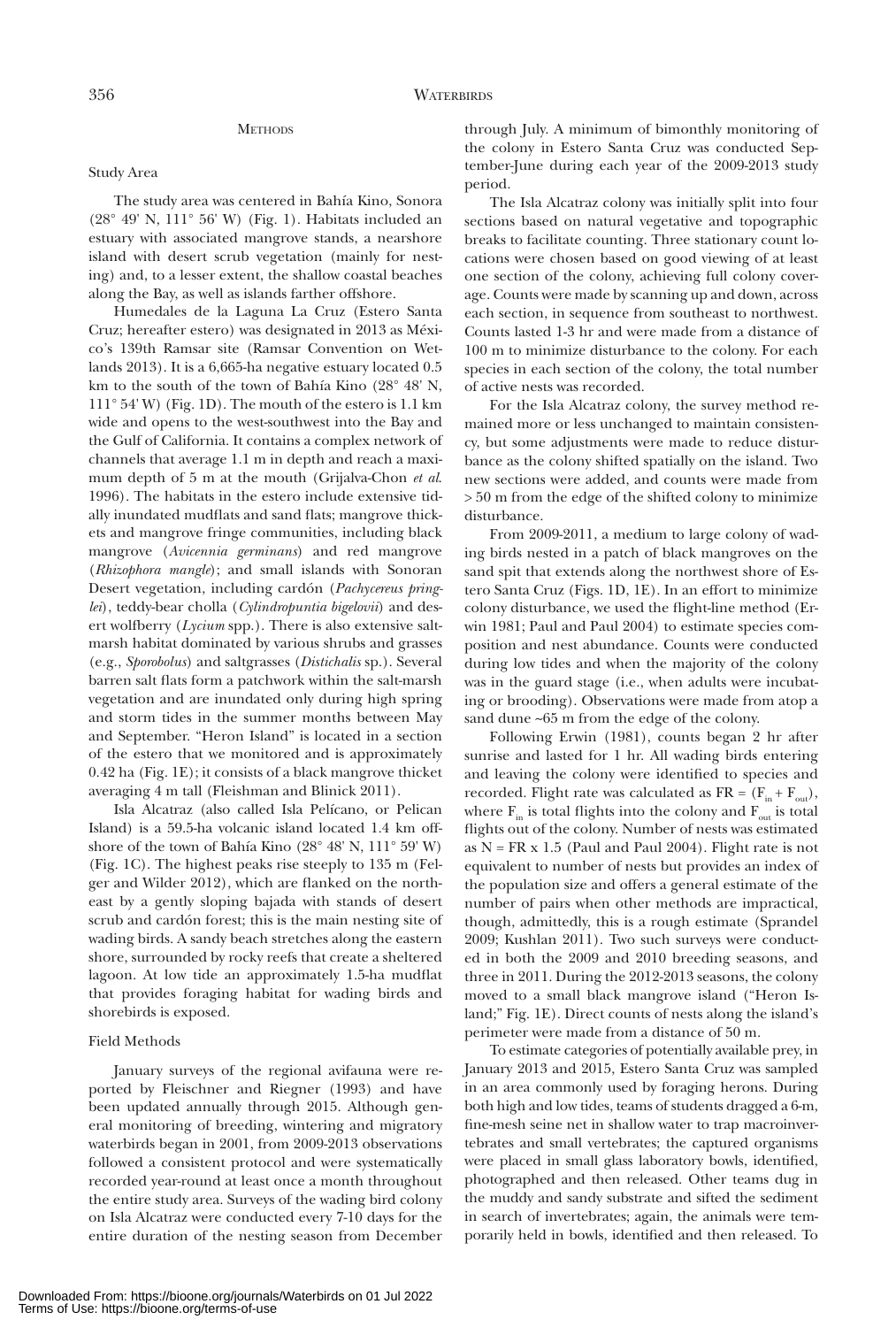

**Figure 1. Map of the (A) region highlighting (B) Bahía Kino, (C) Isla Alcatraz, (D) Estero Santa Cruz and (E) the location of the mainland mangrove colony and Heron Island. In (C), hatched areas indicate the six sections that were surveyed.**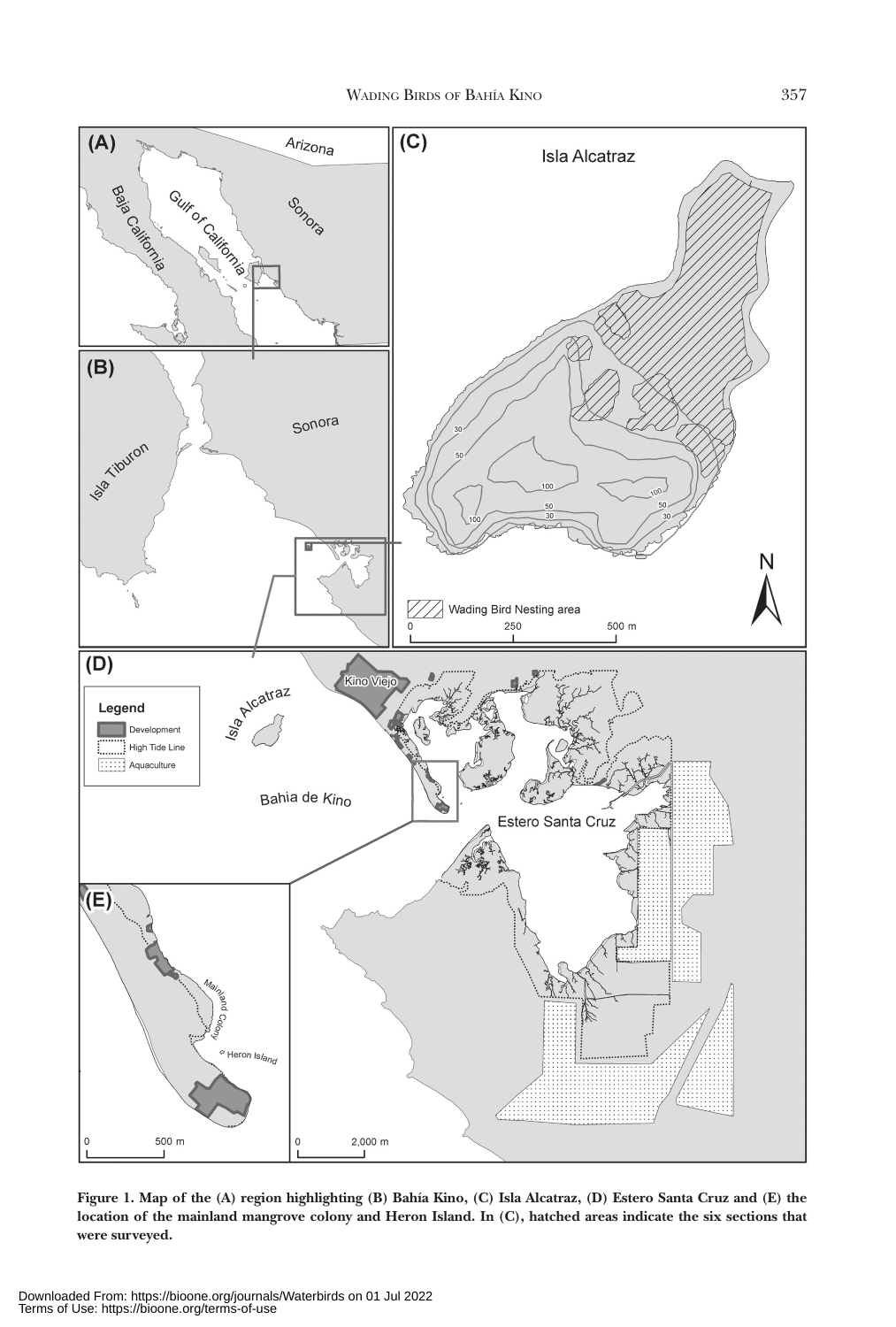estimate the abundance of large Mexican (or princely) fiddler crabs (*Uca princeps*), a 0.5-m2 frame was placed repeatedly within an extensive crab colony along a line transect at the base of the mangrove fringe; burrow entrances were then counted within the frame. In addition, Yellow-crowned Night-Heron (scientific names are given in Table 1) diet has been studied in the estero since 1989 by examining regurgitated food pellets and other discarded indigestible parts of prey (mostly crab chelipeds) at roosts and subsequently identifying samples to species (using keys in Brusca 1980).

# **RESULTS**

Eight species of herons (Table 1) and White Ibises occurred regularly in the estero in all four seasons (Table 1); five of these species were always present in suitable habitat throughout the year. The mangrove habitat was used by 100% of species (for feeding and nesting), while the nearshore island habitat was used by 73% of species (mostly only for nesting). Four species were also observed on sandy beaches, and two species were documented in the town of Bahía Kino.

Least Bitterns were occasionally heard vocalizing ("cooing" call from Gibbs *et al*. 2009) in the mangroves of Estero Santa Cruz during the spring and early summer. The earliest seasonal date we recorded them was 3 April 2014 when a pair was seen; their distinctive call was heard through the end of June 2009, 2011 and 2014. Although no nests have been found, the observation of Least Bitterns and their call being heard during the breeding season are indicative of nesting.

Seven species of herons, plus White Ibises, occurred in the colony on Isla Alcatraz (Table 2). Great Blue Herons are resident year-round in varying numbers, with the majority of individuals arriving in early December. Great Blue Herons are the first species to begin breeding, followed by Reddish Egrets in early March; the remaining herons (except Cattle Egrets) and White Ibises began breeding in early April (Fig. 2). Direct counts of nests on Isla Alcatraz showed large intraspecific fluctuations in abundance from year to year, and month of peak nesting activity within species also varied (Table 2). The most abundant species were Snowy Egrets, which had 234 active nests in 2012. One of the most consistent species was the Great Blue Heron, which had an average of 48.2 active nests/season (SD = 8.9; Table 2). Of particular conservation interest are Reddish Egrets, which nested in large numbers on

**Table 1. Habitat and seasonal abundance estimates of herons (and other wading birds) in the Bahía Kino bioregion (based on field records 1989-2015). Habitat codes are: B = Beach/Nearshore (beach out to 0.5 km from shore); H = Human habitation (in town), including agricultural sites; I = Islands (nearshore); M = Mangrove estuary. The estimated abundance categories are as follows: c = common: always present in suitable habitat (often > 15 sightings/ year); f = fairly common: regularly found in suitable habitat (11-15 sightings/year); u = uncommon: present in suitable habitat, but not regularly seen (5-10 sightings/year); r = rare: rarely seen even in suitable habitat (< 5 sightings/ year); \* = accidental: sight record in region, but out of typical range (usually 1 sighting/year). Winter = December-February; Spring = March-May; Summer = June-August; Fall = September-November.**

| Common Name                      | Scientific Name            | Habitats    | Winter       | Spring       | Summer       | Fall         |
|----------------------------------|----------------------------|-------------|--------------|--------------|--------------|--------------|
| American Bittern                 | Botaurus lentiginosus      | M           |              | *            |              |              |
| <b>Least Bittern</b>             | Ixobrychus exilis          | M           |              | r            | r            |              |
| Great Blue Heron                 | Ardea herodias             | BIM         | $\mathbf{C}$ | $\mathbf{C}$ | $\mathbf{C}$ | C            |
| <b>Great Egret</b>               | A. alba                    | BIM         | $\mathbf{C}$ | C            | u            | C            |
| <b>Snowy Egret</b>               | Egretta thula              | <b>BHIM</b> | $\mathbf{C}$ | C            | $\mathbf{C}$ | C.           |
| Little Blue Heron                | E. caerulea                | IM          | f            | $\mathbf{C}$ | f            | C.           |
| Tricolored Heron                 | E. tricolor                | IM          | f            | $\mathbf{C}$ | $\mathbf{C}$ | c            |
| Reddish Egret                    | E. rufescens               | BIM         | C            | $\mathbf{C}$ | $\mathbf{C}$ | C            |
| Cattle Egret                     | <b>Bubulcus</b> ibis       | <b>HIM</b>  | r            | r            | f            | u            |
| Green Heron                      | <b>Butorides</b> virescens | IM          | u            | r            | u            | u            |
| <b>Black-crowned Night-Heron</b> | Nycticorax nycticorax      | IM          | C            | $\mathbf{C}$ | $\mathbf{C}$ | $\mathbf{C}$ |
| Yellow-crowned Night-Heron       | Nyctanassa violacea        | IM          | C            | $\mathbf{C}$ | $\mathbf{C}$ | C.           |
| White Ibis                       | Eudocimus albus            | IM          | f            | $\mathbf{C}$ | $\mathbf{C}$ | c            |
| White-faced Ibis                 | Plegadis chihi             | М           |              | u            |              | u            |
| Roseate Spoonbill                | Platalea ajaja             | IM          | r            | C            | $\mathbf{C}$ | u            |
|                                  |                            |             |              |              |              |              |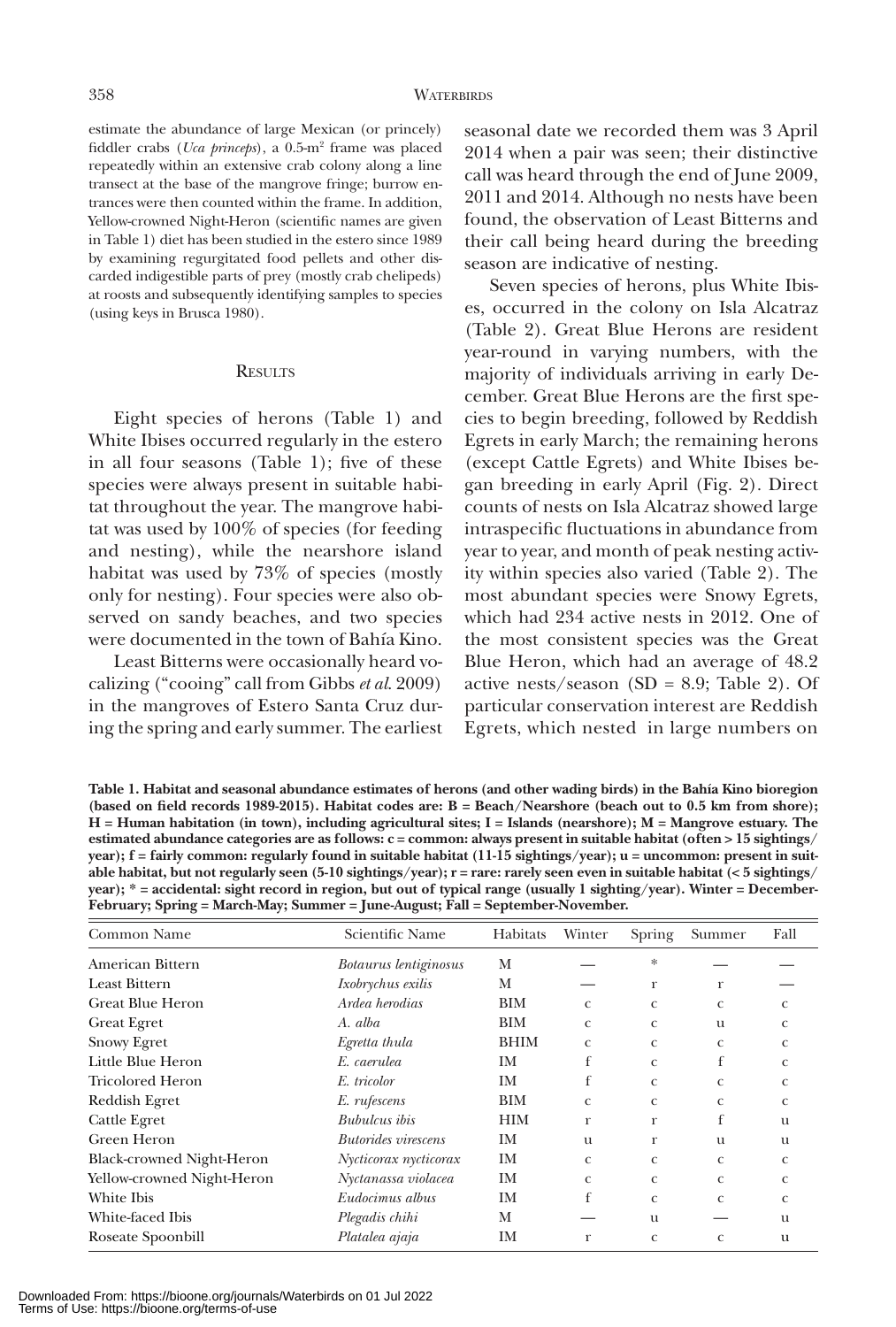| Species                    | 2009         | 2010       | 2011         | 2012              | 2013                  | $\overline{x}$ | <b>SD</b> |
|----------------------------|--------------|------------|--------------|-------------------|-----------------------|----------------|-----------|
| Great Blue Heron           | 39 (April)   | 52 (May)   | 59 (May)     |                   | 52 (March) 39 (April) | 48.2           | 8.9       |
| <b>Snowy Egret</b>         | $10 \ (May)$ | $2$ (June) | $77$ (July)  | 234 (May)         | 201 (June)            | 104.8          | 107.6     |
| <b>Tricolored Heron</b>    | $42$ (June)  | $\theta$   | $17$ (July)  | 37 (May)          | $44$ (June)           | 28.0           | 19.0      |
| Reddish Egret              | $100$ (May)  | 62 (May)   | $110$ (May)  | 149 (May)         | $42$ (June)           | 92.6           | 41.9      |
| Cattle Egret               | $\theta$     | 0          | 0            | $2 \text{ (May)}$ | $6$ (June)            | 1.6            | 2.6       |
| Black-crowned Night-Heron  | 77 (May)     | 86 (June)  | 46 (May)     | 60 (May)          | 24 (June)             | 58.6           | 24.7      |
| Yellow-crowned Night-Heron | 35 (May)     | 0          |              | $55$ (April)      | $19$ (June)           | 21.8           | 23.6      |
| White Ibis                 | 13 (May)     | 6 (March)  | $54 \ (May)$ | $\theta$          | 73 (June)             | 29.2           | 32.4      |

**Table 2. Annual seasonal high count of active nests (month in parentheses) on Isla Alcatraz 2009-2013.**

Isla Alcatraz; in 2012, 149 active nests ( $\bar{x}$  = 92.6; SD = 41.9; Table 2) were observed.

In Estero Santa Cruz, flight-rates and estimates of number of nests were calculated for 12 species of wading birds for each survey undertaken from 2009-2011 (Table 3); in 2012 and 2013, direct counts were possible. The estimated number of nests for each species varied greatly across years; the most abundant species, Snowy Egrets, had an estimated 216 nests in 2010. The highest count for Reddish Egrets in this colony was 63 nests in 2010.

White Ibises are common year-round residents and breed in both the Isla Alcatraz and Estero Santa Cruz colonies. Roseate Spoonbills also nest in small numbers in the Estero Santa Cruz mixed-species colony (Fleishman and Blinick 2011). American Bitterns and White-faced Ibises were accidental and uncommon, respectively, in the estero during migration (Table 1).

In Estero Santa Cruz, the likely prey of the species surveyed here (Table 1) includ-

ed both macroinvertebrates and small vertebrates found on the substrate and in the water column (Table 4). Regarding the diet of Yellow-crowned Night-Herons, the most frequently encountered prey remains (mostly chelipeds) were from large Mexican fiddler crabs (32%; Table 5). The density of large Mexican fiddler crab burrows measured 48.0  $m^2$  (*n* = 10 quadrats; SD = 18.09).

# **D***ISCUSSION*

The 10 most common Ardeidae species (plus the White Ibis) in the Bahía Kino bioregion are the same species identified across the wetland zones of Magdalena Bay, Baja California Sur, México (Zárate-Ovando *et al*. 2006). Similarly, the most species-rich habitat in both bioregions is the mangrove zone, and we found that 100% of wading bird species in our study used Estero Santa Cruz, which is dominated by mangroves. Although there is a shallow lagoon and low-tide-ex-



**Figure 2. Monthly presence (light gray) and breeding (dark gray) of wading birds on Isla Alcatraz estimated from cumulative observations during 2009-2013. Breeding was considered to begin with commencement of nest construction and to end in July when observations ceased.**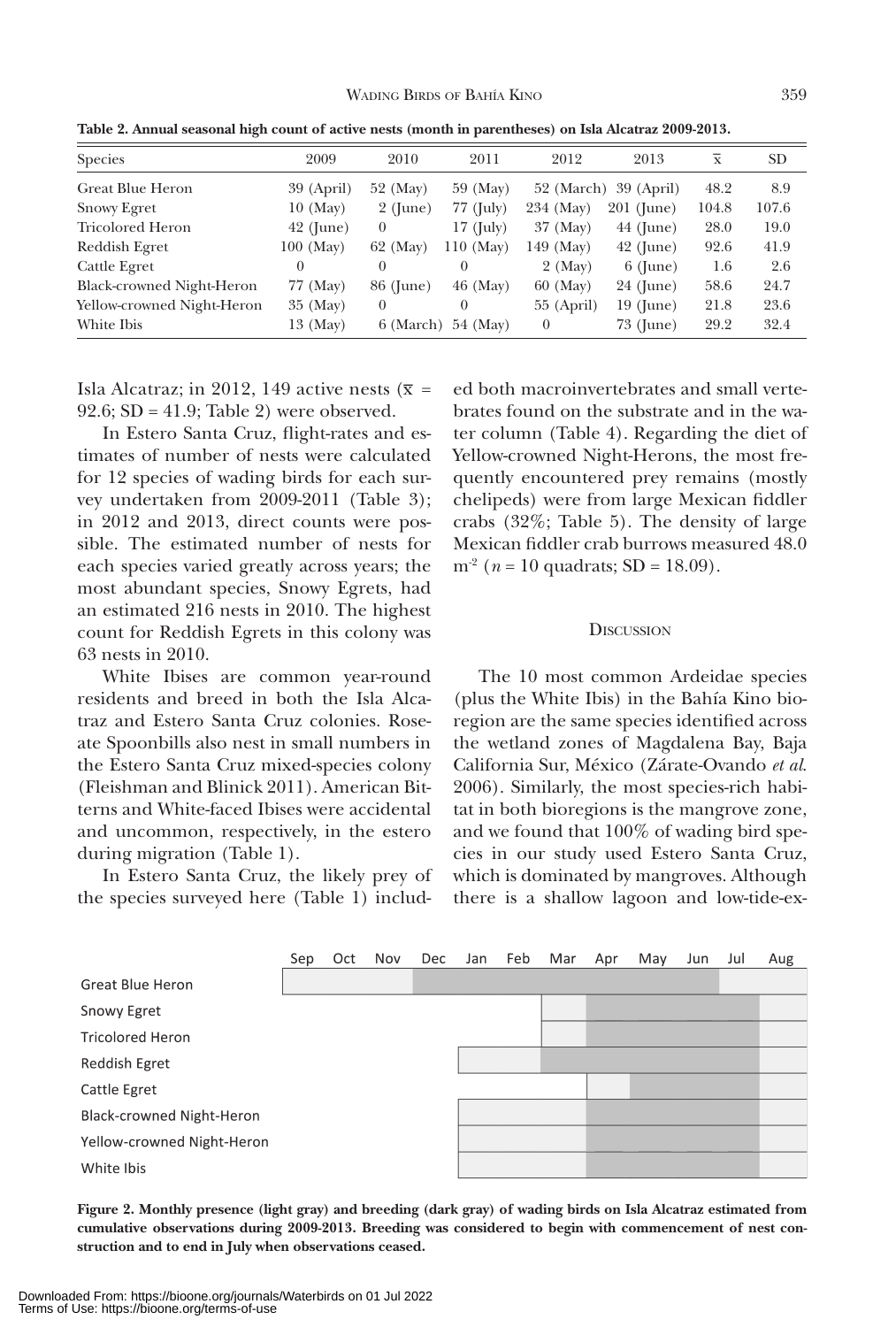### 360 WATERBIRDS

| Species                    | 2009 | 2010 | 2011     | 2012 | 2013 |
|----------------------------|------|------|----------|------|------|
| Great Blue Heron           |      |      |          |      |      |
| <b>Great Egret</b>         |      |      |          |      |      |
| <b>Snowy Egret</b>         | 132  | 216  | 150      | 30   | 11   |
| Little Blue Heron          |      | 3    | 11       |      |      |
| <b>Tricolored Heron</b>    |      | 29   | 26       |      |      |
| Reddish Egret              | 17   | 63   | 14       |      |      |
| Cattle Egret               |      |      | 56       |      |      |
| Green Heron                |      | 3    | 3        |      |      |
| Black-crowned Night-Heron  | h    | 3    | $\theta$ |      |      |
| Yellow-crowned Night-Heron | 33   | 36   | 36       | 15   | 27   |
| White Ibis                 | 30   | 90   | 65       | 3    |      |
| Roseate Spoonbill          |      |      | C)       | 12   | 10   |
|                            |      |      |          |      |      |

**Table 3. Number of nests estimated from flight-rates (2009-2011) and direct counts (2012-2013) in Estero Santa Cruz during June 2009-2013. (In 2012 and 2013, the colony abandoned the original site and a subset relocated to Heron Island.)**

posed mudflats along the eastern shore of Isla Alcatraz, most adult herons commute across the Bay on a daily basis to forage in the mangrove estuary. Indeed, the presence of mangrove habitat may be a key factor in supporting wading bird species richness in the Gulf of California as suggested by markedly fewer wading bird species documented in more northerly regions that lack these tropical/subtropical plant communities; only two species of herons were reported in La Salina, Bahía San Jorge (Mellink and Palacios 1993) and three species in Estero del Chayo, Isla Montague (Peresbarbosa and Mellink 2001).

As herons are opportunistic foragers, the small vertebrates and macroinvertebrates we sampled in the estero could conceivably constitute part of the prey base for most

species. Yellow-crowned Night-Herons are specialists on crustaceans and feed on the abundant fiddler crabs in this bioregion. Interestingly, the density of large Mexican fiddler crab burrows in Estero Santa Cruz was almost identical to that found for sand fiddler crabs (*U. pugilator*) and mudflat fiddler crabs (*U. rapax*) combined  $(47.93 \text{ m}^2)$  in a study conducted in Tampa Bay, Florida, USA (Smith *et al*. 2009). Overall, considering that we monitored wading birds in about 40% of the total area of Estero Santa Cruz (though this represents a higher percentage when accounting only for suitable potential nesting habitat), the survey estimates presented here should be considered a minimum; accordingly, it would be of interest to survey additional areas of the estero with a focus along the mangrove tidal channels. We also

| Class       | Family          | <b>Species</b>          | Common Name                    |
|-------------|-----------------|-------------------------|--------------------------------|
| Teleostei   |                 |                         |                                |
|             | Atherinidae     | Colpichthys regis       | false grunion                  |
|             | Syngnathidae    | Cosmocampus arctus      | snubnose pipefish              |
|             | Gerreidae       | Ecinostomus sp.         | mojarra sp. (juvenile)         |
|             | Gobiidae        | Quietula guaymasiae     | Guaymas goby                   |
|             | Paralichthyidae | <i>Paralichthys sp.</i> | flounder sp. (juvenile)        |
|             | Tetraodontidae  | Sphoeroides annulatus   | bullseye puffer (juvenile)     |
| Crustacea   |                 |                         |                                |
|             | Penaeidae       | Penaeus sp.             | shrimp sp. ( <i>juvenile</i> ) |
| Polychaeta  |                 |                         |                                |
|             | Nereididae      | Nereis sp.              | free-living sandworm sp.       |
| Cephalopoda |                 |                         |                                |
|             | Loliginidae     | Lolliguncula panamensis | Panama brief squid (juvenile)  |

**Table 4. Potential prey of herons sampled in Estero Santa Cruz, January 2013 and 2015.**

Downloaded From: https://bioone.org/journals/Waterbirds on 01 Jul 2022 Terms of Use: https://bioone.org/terms-of-use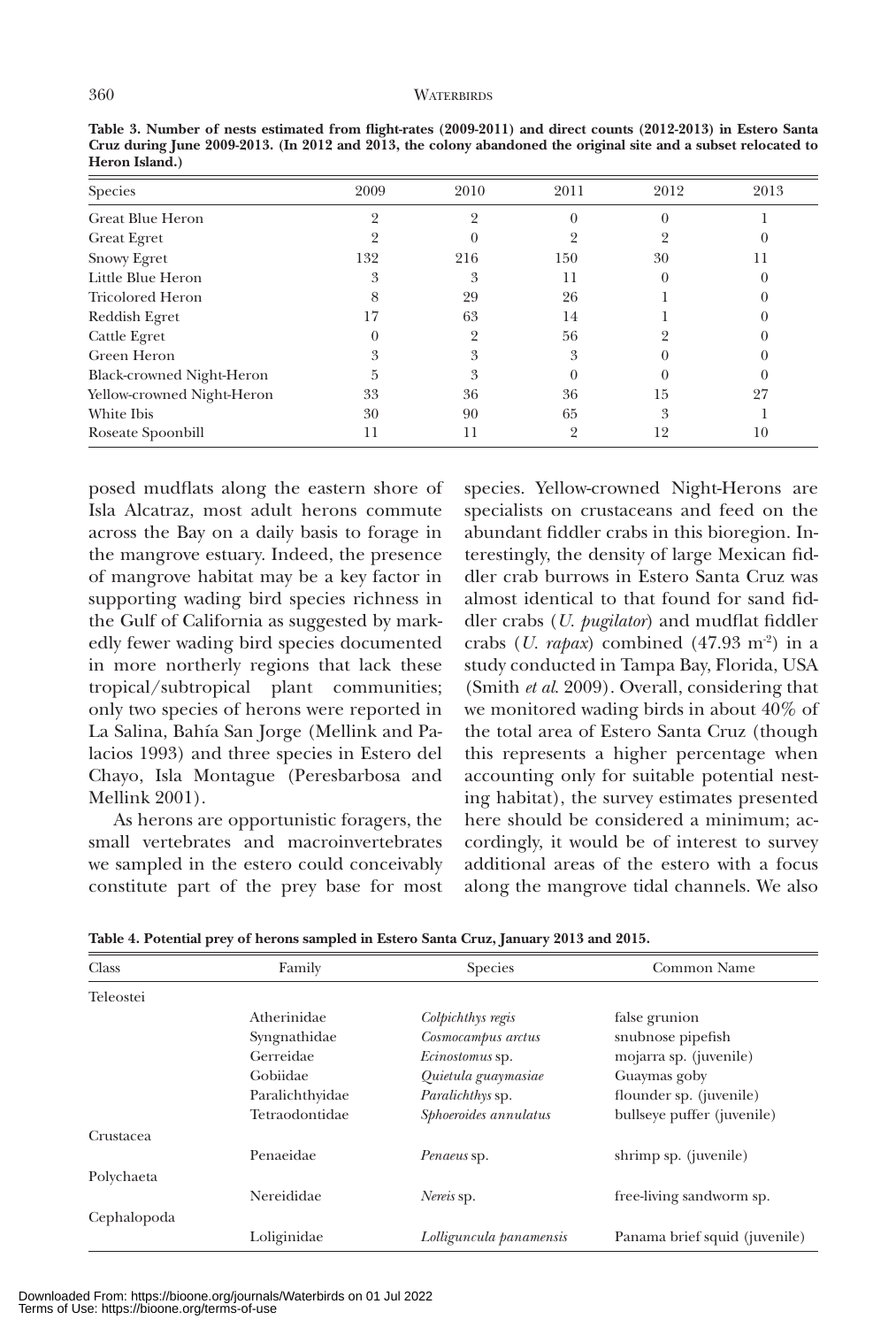| Family     | <b>Species</b>         | Common Name                | % Occurrence   |
|------------|------------------------|----------------------------|----------------|
| Grapsidae  | Goniopsis pulchra      | mangrove crab              | 15             |
| Ocypodidae | Uca crenulata          | crenulated fiddler crab    | 3              |
|            | U. princeps            | large Mexican fiddler crab | 32             |
| Portunidae | Callinectes arcuatus   | arched swimming crab       | $\overline{2}$ |
|            | Portunus xantusii      | Xantus swimming crab       | 14             |
| Panopeidae | Eurytium affine        | no common name             | 12             |
| Xanthidae  | Leptodius occidentalis | black-fingered mud crab    | 22             |

**Table 5. Crustacean (Infraorder Brachyura) prey of Yellow-crowned Night-Herons sampled periodically since 1989.**

hypothesize that relative species abundances will vary across the different habitats of the estero.

On Isla Alcatraz, Great Blue Herons are the first species to begin breeding (Fig. 2). Similarly, Great Blue Herons are the earliest nesters on Isla Montague in the northern Gulf of California, but, perhaps as a function of their more northerly distribution, breeding begins several months later in mid-March (Peresbarbosa and Mellink 2001). On Isla Alcatraz, these are also the only herons that nest on the slopes in the cardón cactus, and they remain largely segregated from the rest of the wading bird colony due to the height and location of their nests. This may partially explain this species' consistency from year to year, as there is a fixed number of nest sites in the massive cardóns and, due to this heron's relatively large size and associated advantage in territorial disputes, there is no interspecific competition for nest sites. The other species in the wading bird colony, however, experience interspecific competition with other nesting waterbirds, including Double-crested Cormorants and Brown Pelicans, as they share the same nesting habitat in the desert scrub. From 2009-2013, there was a significant shift in nesting location from the base of the slope to spreading out across the flat portion of the island to the edge of the vegetation zone. This may be attributed to the large increase in nesting Brown Pelicans, which may displace the herons into less desirable territories (E. W. Clark, pers. obs.).

From a management and conservation perspective, Reddish Egrets are of particular interest as they are federally designated as a "species of special concern" in México (Palacios *et al*. 2010) and identified with a

Red List category of "near threatened" by the International Union for Conservation of Nature (2013). In their survey of 45 Reddish Egret rookeries across western México, Palacios *et al*. (2010) recognized Isla Alcatraz as supporting the "most significant breeding population for Sonora and the second largest colony for northwest México." Since those surveys, the Isla Alcatraz colony has increased in size. During our 2012 season, we documented that Isla Alcatraz remains the second largest Reddish Egret colony in northwest México (Wilson *et al*. 2014). Accordingly, such an important breeding population deserves special conservation attention, a main priority identified for this species (Kushlan and Hancock 2005).

The value of waterbird monitoring is that future population trends, especially in the face of environmental threats, can be identified against baseline data. This is especially important when confronting multiscale environmental changes, including the potential impact of human disturbance on sensitive species as well as the effects of both climate and sea-level shifts. The results of our 5-year monitoring program described here establish the high productivity of this bioregion. Specifically, fringe mangrove thickets, island desert scrub vegetation and tidally influenced mudflats, sand bars and channels are habitat components critical to nesting and foraging wading birds. However, the ever-increasing human use of both Estero Santa Cruz and Isla Alcatraz pose significant concerns for the long-term maintenance of biodiversity in this region and, overall, "degradation of coastal wetlands is one of the Gulf's most serious threats" (Carvajal *et al*. 2010). Thus, it is imperative that the growth of mariculture operations is con-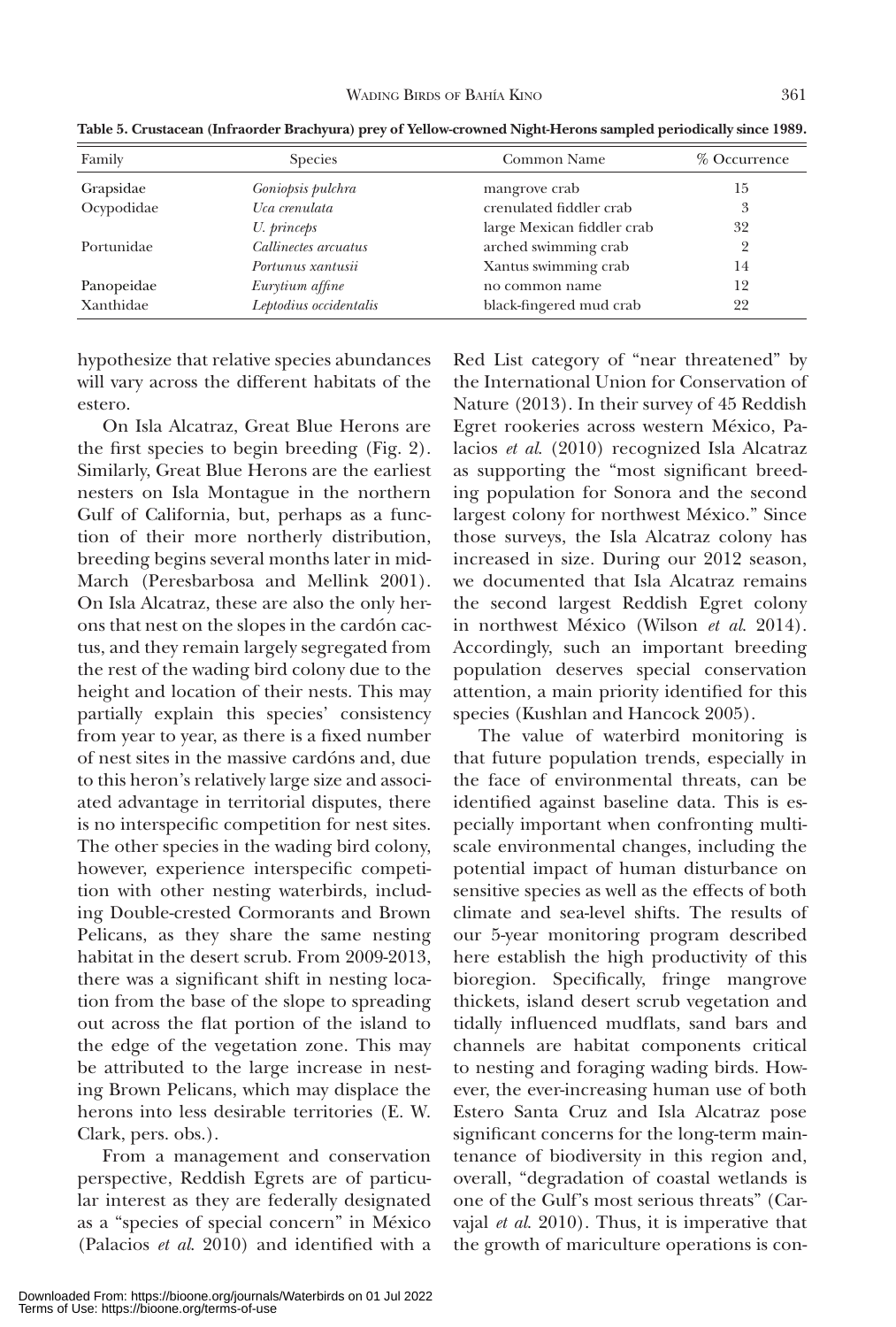trolled and that water quality is monitored at numerous points in the estero, especially at effluent input sites. In addition, it is important to educate the public, perhaps with official signage, that nesting colonies of wading birds should not be approached; this holds for Estero Santa Cruz as well as for Isla Alcatraz. Even though Isla Alcatraz is recognized as part of the Islas del Golfo de California Biosphere Reserve and is managed by the Comisión Nacional de Áreas Naturales Protegidas (Comisión Nacional de Áreas Naturales Protegidas 2000), there is a lack of funds for proper management and for patrolling by a much-needed seasonal park guard. The 2013 designation of Estero Santa Cruz as a Ramsar site is an encouraging step (Ramsar Convention on Wetlands 2013); however, there needs to be follow-through and concerted efforts to ensure the longterm sustainability of wading bird diversity in this ecologically valuable region of the Gulf of California.

#### **ACKNOWLEDGMENTS**

This work was undertaken through the Research and Conservation Program of the Prescott College Kino Bay Center for Cultural and Ecological Studies, which was instrumental in the 2013 Ramsar designation for Estero Santa Cruz. We are grateful to Tad Pfister, Gregory Smart, Cosme Damien Beccaria and Neil Clark for various forms of logistical support, and especially to Lorayne Meltzer for providing the foundation, funding, advising and conservation context for the work. Eduardo Palacios has been a valuable advisor to the Prescott College Waterbird Monitoring Program. We thank Tom Fleischner for his contribution to the data collection over the years, students from the winter term Coastal Ecology course for assistance in the field, Ed Boyer and Maria Johnson for help in identifying estuarine organisms, and two anonymous reviewers for insightful comments on an earlier draft of the manuscript. Prescott College's Waterbird Monitoring Program is funded in part by the David and Lucile Packard Foundation and the U.S. Fish and Wildlife Service Sonoran Joint Venture.

#### LITERATURE CITED

- Brusca, R. C. 1980. Common intertidal invertebrates of the Gulf of California, 2nd ed. University of Arizona Press, Tucson, Arizona.
- Carvajal, M. A., A. Robles and E. Ezcurra. 2010. Ecological conservation in the Gulf of California. Pages 219-250 *in* The Gulf of California: Biodiversity and

Conservation (R. C. Brusca, Ed.). University of Arizona Press, Tucson, Arizona.

- Comisión Nacional de Áreas Naturales Protegidas. 2000. Programa de Manejo Área de Protección de Flora y Fauna Islas del Golfo de California, México. Comisión Nacional de Áreas Naturales Protegidas, Tlacopac, México, D.F., México. (In Spanish).
- Comité de Sanidad Acuicola del Estado de Sonora (CO-SAES). 2014. Informe final ciclo 2014: seguimiento a los cultivos de camarón del estado de Sonora. CO-SAES, Hermosillo, México. http://www.cosaes.com/ Informe%20Final%20COSAES%202014%20Camaron.pdf, accessed 28 August 2015. (In Spanish).
- Erwin, R. 1981. Censusing wading bird colonies: an update on the "flight-line" count method. Colonial Waterbirds 4: 91-95.
- Felger, R. S. and B. T. Wilder. 2012. Plant life of a desert archipelago: flora of the Sonoran Islands in the Gulf of California. University of Arizona Press, Tucson, Arizona.
- Fleischner, T. L. and H. R. Gates. 2009. Shorebird use of Estero Santa Cruz, Sonora, México: abundance, diversity and conservation implications. Waterbirds 32: 36-43.
- Fleischner, T. L. and M. F. Riegner. 1993. Winter birds of Bahía Kino, central Gulf of California Coast, Sonora, México. Ecológica 3: 29-34.
- Fleishman, A. B. and N. S. Blinick. 2011. Northerly extension of the breeding range of the Roseate Spoonbill in Sonora, México. Western Birds 42: 243-246.
- Galván, J. P. 2007. California Brown Pelican nesting on Isla Alcatraz, Sonora, México. Western Birds 38: 296-298.
- Gibbs, J. P., F. A. Reid, S. M. Melvin, A. F. Poole and P. Lowther. 2009. Least Bittern (*Ixobrychus exilis*). No. 17 *in* The Birds of North America Online (A. Poole, Ed.). Cornell Lab of Ornithology, Ithaca, New York. http://bna.birds.cornell.edu/bna/species/017, accessed 15 April 2015.
- Grijalva-Chon, J., S. Nuñez-Quevedo and R. Castro-Longoria. 1996. Ichthyofauna of La Cruz coastal lagoon, Sonora, México. Ciencias Marinas 22: 129. (In Spanish).
- Hurley, E. and N. S. Blinick. 2011. Fledging chronology and behavior of Craveri's Murrelets (*Synthliboramphus craveri*) on Isla Alcatraz, Gulf of California, México. Marine Ornithology 39: 274-276.
- International Union for Conservation of Nature (IUCN). 2013. The IUCN red list of threatened species, v. 2013.2. BirdLife International, Gland, Switzerland. http://www.iucnredlist.org, accessed 15 April 2015.
- Kushlan, J. A. 2011. Heron count protocols: inventory, census and monitoring of herons. International Union for Conservation of Nature–Species Survival Commission, Heron Specialist Group, Gland, Switzerland.
- Kushlan, J. A. and J. Hancock. 2005. Herons. Oxford University Press, New York, New York.
- Mellink, E. and E. Palacios. 1993. Notes on breeding coastal waterbirds in northwestern Sonora. Western Birds 24: 29-37.